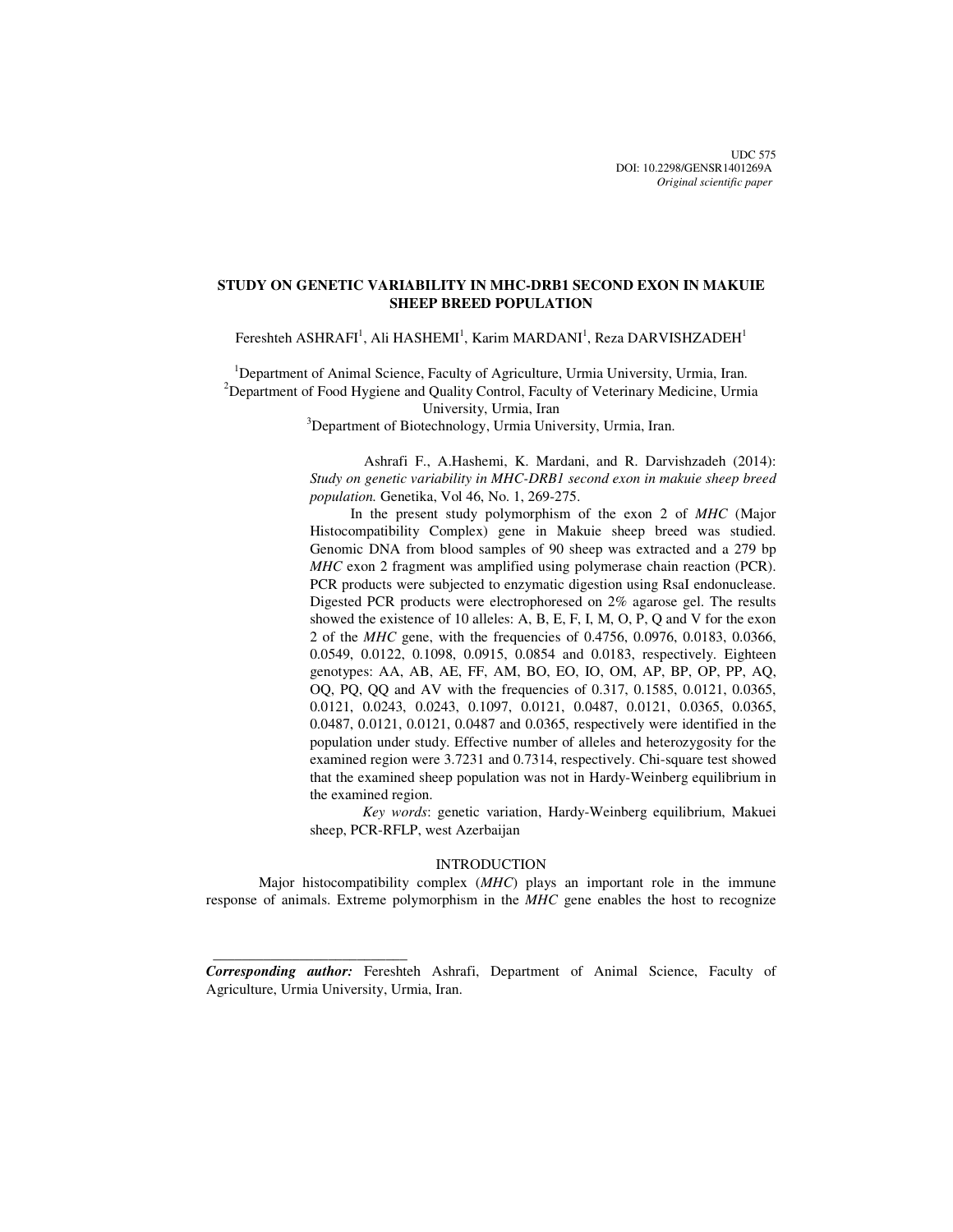enormous numbers of foreign peptides triggering an immune response (TIZARD *et al.,* 2008). Actually, cell surface proteins coded by gene families in the *MHC* loci are classified as class I or class II based on differences in the cellular distribution, molecular weight and functions. Class I genes of the *MHC* code for proteins that found in almost all nucleated cell of body and class II proteins are primarily restricted to the surface of immune cells and are responsible for immune regulation (DUKKIPATI *et al.,* 2006a; AHMED *et al.,* 2006).

Sheep *MHC* is known as Ovar and it located on chromosome 20 (BOZKAYA *et al.*, 2007). Exon 2 of the *MHC* gene encode the outer domain of the *MHC* molecule that composed none covalently linked subunits  $(\alpha \text{ and } \beta)$ , which is the binding area for antigens (GRUSZCZYNSKA *et al.,* 2005). *MHC* gene at *DRB1* region consists of one exon and one intron in all studied species (GELDERMANN *et al.,* 2006). Among Ovar class II genes, the expressed DR beta1 gene has been found to be high polymorphic.

 To date at least 160 *Ovar-DRB1* alleles have been identified by DNA sequencing of the exon 2 region in various sheep breeds. Several reports are available which describe associations between special alleles and disease resistance (KONNAI *et al.,* 2003b; DUKKIPATI *et al.,* 2006b; LI *et al.,* 2011). In a study microsatellite markers were used to investigate any genetic variation in the exon 2 of the *DRB1* locus (KENNEDY *et al.,* 2011). A positive relation was found between microsatellite polymorphism in this region and fertility and grows traits in sheep. The relation between polymorphism in the *MHC-DRB1* region with reproduction, milk production and grows traits have been identified by many authors (MIR *et al.,* 2008; GELDERMANN *et al.,* 2006).

Makuie sheep breed is fat-tailed sheep with medium body size and black spots on face and feet. They are housed in east and west Azerbaijan provinces of Iran and their main products are meat and wool (KHALDARI, 2003). The present research focused for the first time on the analysis of the genetic variation in the *MHC* class II *DRB1* gene in Makuie sheep breed using PCR-RFLP method.

## MATERIALS AND METHODS

### **Sampling and DNA extraction**

A number of 90 blood samples comprising both sexes of Makuie sheep breed were randomly collected in a research station of Maku city in west-Azerbaijan. The whole blood was preserved in ethylene diamine tetra acetic acid (EDTA)-coated tubes and stored at –20 °C. Genomic DNA was extracted from 0.3 mL blood using the genomic DNA purification kit (Ferementas Cat. No 0512) according to manufactori's instructions. Quality and quantity of extracted DNA was measured on 0.8% agarose gel prepared in 0.5 X TBE buffer (45 mM Tris base, 45 mM boric acid, 1 mM EDTA, PH 8.0) and visualized with ethidum bromide (1.0 mg  $mL^{-1}$ ) and photographed under UV light using a Gel-Doc image analysis system (Gel Logic 212) PRO, USA).

### **Amplification of the exon 2 of the** *MHC-DRB1* **gene**

The amplification of the exon 2 region of the *MHC-DRB1* gene was achieved using primers MHC-Forward (5′-TCTCTGCAGCACATTTCCTGG-3′) and MHC-Reverse (5′- CTCGCCGCTGCACAGTGAAAC-3′) amplifying a fragment of 279 bp as described by Tkacikova *et al*, (2005). The PCR were performed in a final volume of 25 µL containing 100 ng template DNA,  $0.5 \mu M$  of each primer,  $2.5 \mu L$  of  $10 \times PCR$  buffer,  $25 \mu M$  each of dATP, dCTP,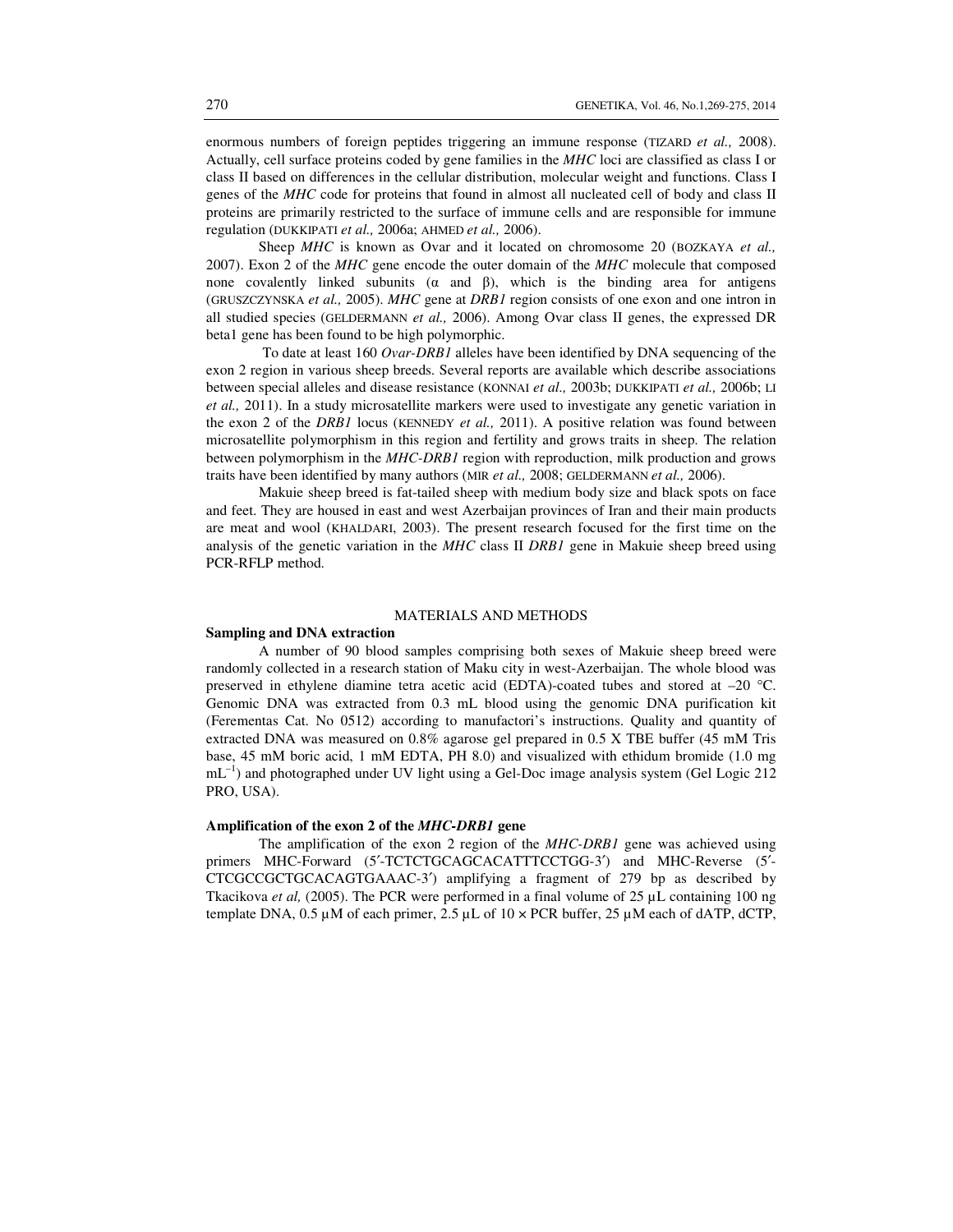dGTP and dTTP, 2 mM MgCl<sub>2</sub>, 2.5 U Taq DNA polymerase (CinnaGen, Tehran, Iran) using a 96-well Eppendorf Mastercycler Gradient (Type 5331, Eppendorf AG, Hamburg, Germany). The solution was initially denatured at 94 °C for 4 min followed by 35 cycles of denaturation at 94 °C for 90 s, annealing at 60 °C for 30 s and extension at 72 °C for 90 s and a final extension at 72 °C for 10 min. Five µL of PCR-products were electrophoresed on 2% agarose gels in order to check the quality and specificity of amplification.

## **Restriction Fragments Length Polymorphism**

The restriction enzyme RsaI was used to examine the nucleotide sequence variation at the exon 2 region of the *MHC-DRB1* gene. Seven µL of PCR product was mixed and treated with 0.5 unit of RsaI, 1  $\mu$ L green buffer, 6.5  $\mu$ L distilled water in a final reaction volume 15  $\mu$ L according to the manufacturer's instruction (Fermentas). The restricted fragment was analyzed by electrophoresing product on 2% agarose gel in 0.5 X TBE buffer, stained with ethidium bromide and photographed under UV light using a Gel-Doc image analysis system (Gel Logic 212 PRO, USA).

#### **Population genetic analysis**

The allelic and genotypic frequencies and observed and expected Nei's heterozygosities (He = 1-  $\sum P_i^2$ , where  $P_i$  is the frequency of allele i) were estimated by using PopGene32 version 1.31 (YEH *et al.,* 1999). Hardy-Weinberg equilibrium test was performed in the PopGene32.

#### RESULTS

#### **Amplification of** *MHC-DRB1* **second exon**

The amplification of a 279 bp fragment of the exon 2 of the *MHC-DRB1* gene was successful in our first attempt. All DNA extract from blood samples yielded a specific single band. Therefore, the PCR products were directly used for RFLP analysis.



Figure1. PCR-RFLP analysis of the second exon of *Ovar-DRB1* gene (279bp) from Iranian Makoei sheep. Lane 1 and 20: 50 bp ladder marker, lane 2: genotype AE, lane 3 and 14: genotype AA, lane 4 and 9: genotype AB, lane 6,13 and 15: genotype IO, lane 7: genotype PQ, lane 8 and 18: genotype OP, lane 10 and 12: genotype BO, lane 11 and 17: genotype OM, lane 16: genotype EO, lane 18: genotype OP, lane 19: genotype QQ.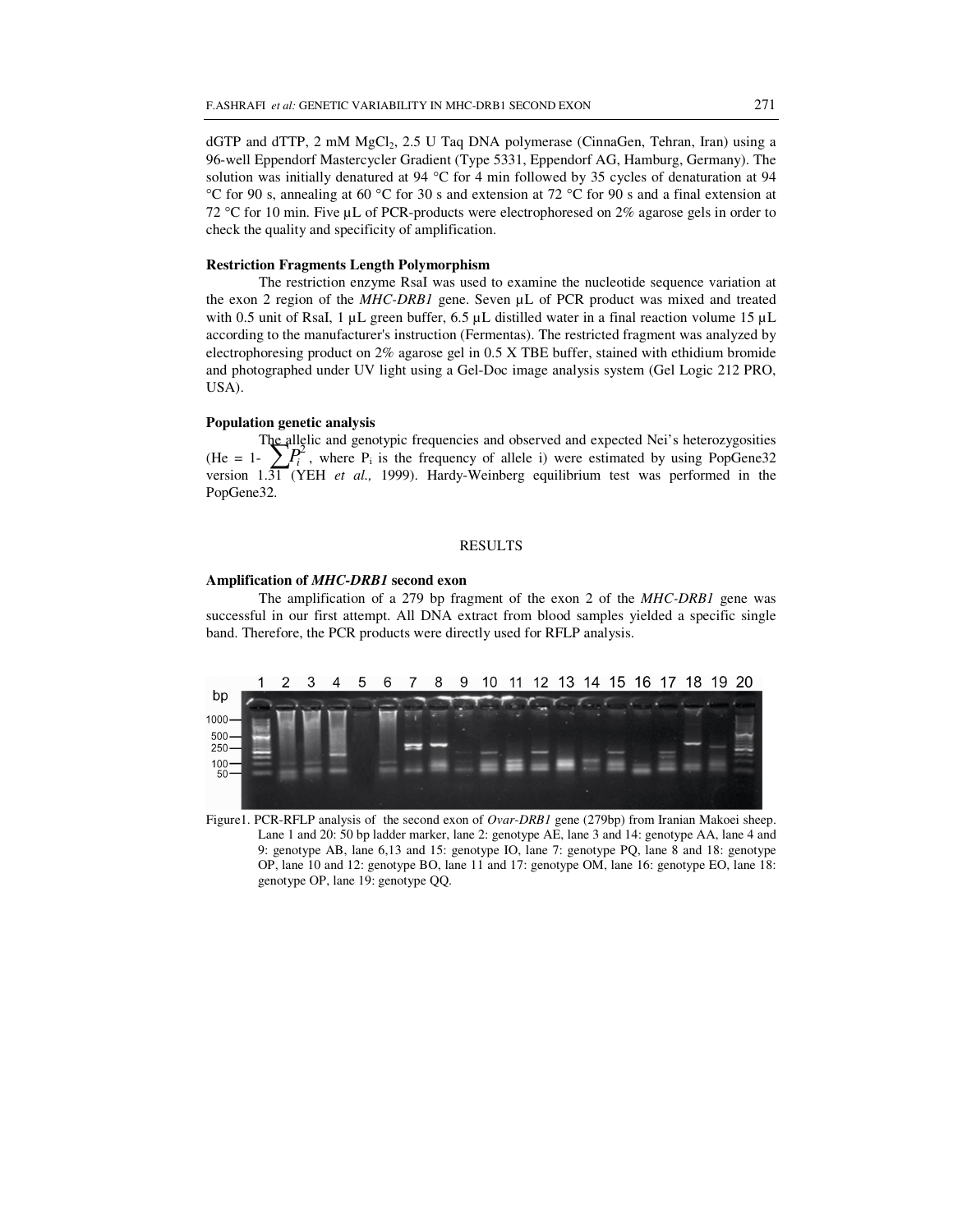## **RFLP analysis of amplified fragments**

Amplified products of *MHC-DRB1* second exon were digested using RsaI restriction enzyme. Within ninety digested samples a number of 25 different patterns were observed. The banding patterns of some individuals have been shown in Figure 1. By analyzing restriction map, polymorphic sites were detected at positions 240, 228, 105, 72, 54 and 51 (Table 1). Ten alleles and 18 genotypes were identified in the tested population (Table 1). Allele A and genotype AA with the frequencies of 0.4756 and 0.317, respectively, were the most frequent allele and genotype in the studied Makuie sheep breed population. Observed homozygosity and heterozygosity were 0.439 and 0.561, respectively. Expected homozygosity and heterozygosity were 0.2641 and 0.7359, respectively (Table 1). Shannon's information index (I) was 1.7323 (Table 1). Chi-square test showed that the examined sheep population was not in Hardy-Weinberg equilibrium ( $P \ge 0.05$ ) for the examined region.

*Table 1. Allele and genotypic frequencies for the exon 2 of the MHC-DRB1 gene in Iranian Makuie sheep breed.* 

| Genetic        | Value  | Allele                     | Frequency | Genotypic frequencies                       | Number         | Frequency |
|----------------|--------|----------------------------|-----------|---------------------------------------------|----------------|-----------|
| diversity      |        |                            |           |                                             | of             |           |
| statistics     |        |                            |           |                                             | sheep          |           |
| $N_A$          | 10     | A (105bp/69bp/54bp/51bp)   | 0.4756    | AA (105bp/69bp/54bp/51bp)                   | 25             | 0.317     |
| $N_E$          | 3/7231 | B (123bp/105bp/51bp)       | 0.0976    | AB (123bp/105bp/69bp/54bp/51bp)             | 13             | 0.1585    |
| Ι              | 1/7323 | E                          | 0.0183    | AE (105bp/72bp/69bp/58bp/54bp/51bp/44bp)    | 1              | 0.0121    |
|                |        | (72bp/58bp/54bp/51bp/44bp) |           |                                             |                |           |
| Observed       | 0/439  | F(135bp/54bp/51bp/39bp)    | 0.0366    | FF (135bp/54bp/51bp/39bp)                   | 3              | 0.0365    |
| homozygosity   |        |                            |           |                                             |                |           |
| Observed       | 0/561  | I (103bp/72bp/54bp/50bp)   | 0.0549    | AM                                          | 1              | 0.0121    |
| heterozygosity |        |                            |           | $(135/105bp/72bp/69bp/54bp/51bp/42bp/30bp)$ |                |           |
| Expected       | 0/2641 | M (135bp/72bp/42bp/30bp)   | 0.0122    | BO (240bp/123bp/105bp/51bp/39bp)            | $\overline{c}$ | 0.0243    |
| homozygosity   |        |                            |           |                                             |                |           |
| Expected       | 0/7359 | O (240bp/39bp)             | 0.1098    | EO (240bp/72bp/58bp/54bp/51bp/44bp/39bp)    | 2              | 0.0243    |
| heterozygosity |        |                            |           |                                             |                |           |
| Average        | 0/7314 | P(279bp)                   | 0.0915    | IO (240bp/103bp/72bp/54bp/50bp/39bp)        | 9              | 0.1097    |
| heterozygosity |        |                            |           |                                             |                |           |
|                |        | Q(228bp/51bp)              | 0.0854    | OM (240bp/135bp/72bp/42bp/39bp/30bp)        | $\mathbf{1}$   | 0.0121    |
|                |        | V (156bp/72bp/51bp)        | 0.0183    | AP (279bp/105bp/69bp/54bp/51bp)             | 4              | 0.0487    |
|                |        |                            |           | BP (279bp/123bp/105bp/51bp)                 | 1              | 0.0121    |
|                |        |                            |           | OP (279bp/240bp/39bp)                       | 3              | 0.0365    |
|                |        |                            |           | PP (279bp)                                  | $\overline{2}$ | 0.0365    |
|                |        |                            |           | AQ (228bp/105bp/69bp/54bp/51bp)             | 4              | 0.0487    |
|                |        |                            |           | OQ (228bp/240bp/51bp/39bp)                  | 1              | 0.0121    |
|                |        |                            |           | PQ (279bp/228bp/51bp)                       | 1              | 0.0121    |
|                |        |                            |           | OO (228bp/51bp)                             | 3              | 0.0487    |
|                |        |                            |           | AV (156bp/105bp/72bp/69bp /54bp/51bp)       | 2              | 0.0365    |

 $N_A$  = Number of alleles;  $N_E$  = effective number of alleles; I = Shannon's information index.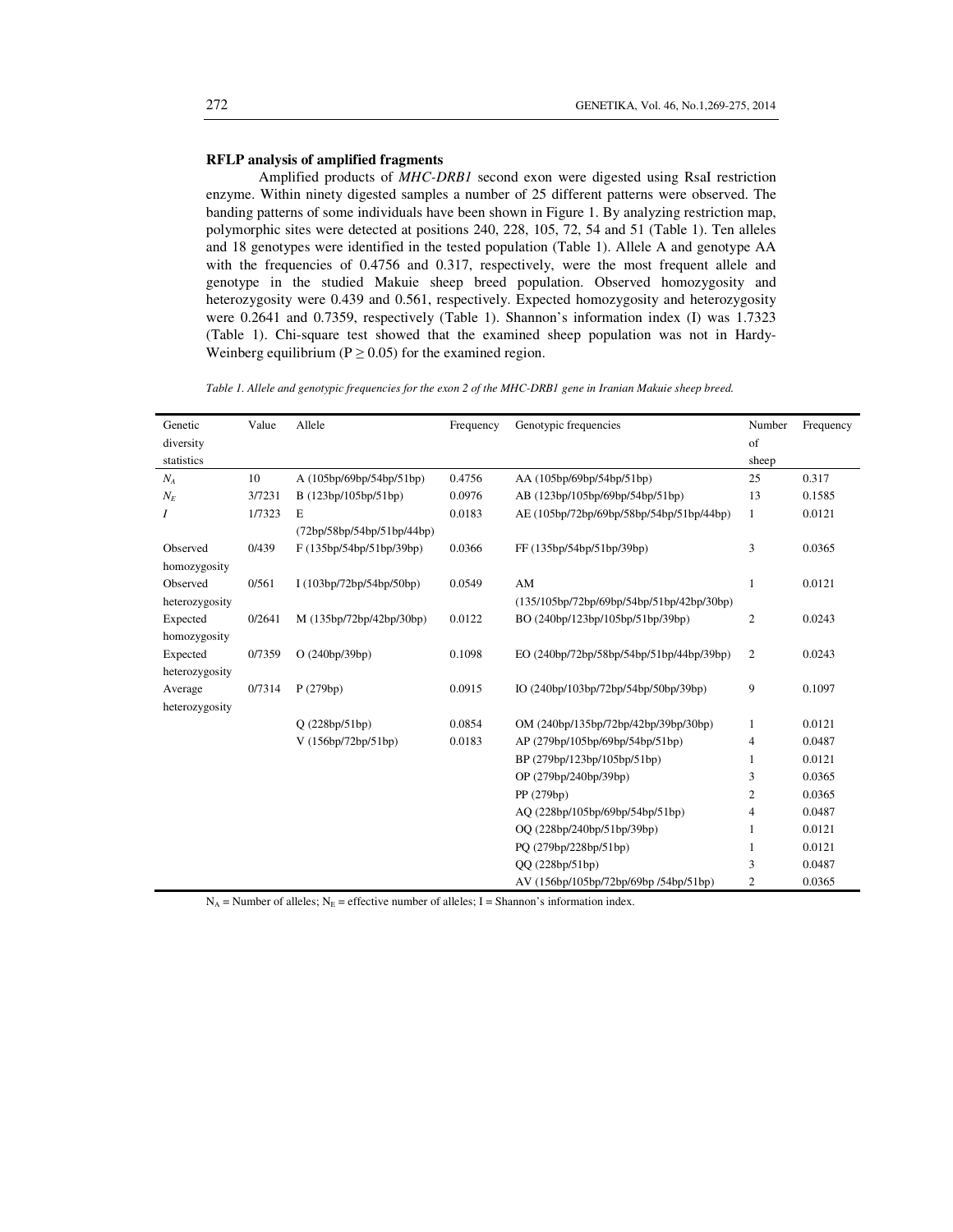#### DISCUSSION

Polymorphism in the exon 2 region of the *DRB1* gene in Iranian Makuie sheep breed (fat-tailed sheep breed) was studied by PCR-RFLP. Compared to cattle and other animals, *Ovar-DRB1* locus is poorly studied in Iranian sheep breeds. Different methods have been used to study genetic variation in the *Ovar-DRB1* gene in various sheep breeds. Among different methods, PCR-RFLP analysis has been found a valuable technique in identifying genetic variation of the *DRB1* gene in farm animals (KONNAI *et al.,* 2003a, b; GRUSZYNSKA *et al.,* 2005).

Ten alleles and eighteen genotypes were identified in the exon 2 region of the *MHC-DRB1* gene in Makuie sheep breed population. The most frequent allele and genotype were A allele and AA genotype in the frequencies of 0.4756 and 0.317, respectively. Our results partly were in agreement with the results of KONNAI *et al*. (2003b) and GRUSZCZYNSKA *et al*. (2005). KONNAI *et al*. (2003a) reported alleles Q and P in Polish Heath and Polish Lowland sheep breeds with 6 and 13 different patterns respectively. GRUSZCZYNSKA *et al*. (2005) reported alleles B, E, D and F in Suffolk sheep breed. Other alleles  $(A, I, M, O, A)$  were not reported in sheep breeds until now. CHARON *et al.* (2000) have shown positive association between *MHC-DRB1* alleles with reduced faecal egg counts in parasitic infestations. Ovine *MHC* class II *DRB1* alleles reported to be associated with susceptibility to development of bovine leukemia virus-induced ovine lymphoma (NAGAOKA *et al.,* 1999). In recent researches we couldn't find any creature without *MHC* molecules. This truth can indicate that creatures without *MHC* couldn't survive longtime after their birth because any slight defect or mutation in *MHC* molecules would cause intense immunological disorder (DUKKIPATI *et al.,* 2006b).

Shannon's information index revealed high genetic diversity within studied population. The chi-square test showed significant ( $P \ge 0.05$ ) deviation from Hardy-Weinberg equilibrium at the *MHC-DRB1* gene in the studied population. This was the first report on studying the polymorphism in the *MHC-DRB1* locus in Makuie sheep breed. The previous breeding programs in the most research centers of Iran were based on only phenotypic characters. This study may be considered as an introductory to understanding the genetic variability on native sheep breeds in the Azerbaijan regions by using molecular techniques that do not affect by environmental effects.

### ACKNOWLEDGEMENT

The study was undertaken in Urmia University. The authors thank Prof. Dr. Parviz Farhoumand, Head of Department of Animal Science (Urmia University) for lab facilities and Mr. Shoja Jafari for blood samples collection.

 $\text{Received January } 16^{\text{h}}$ , 2014 Accepted April  $10^{th}$ , 2014

#### REFERENCES

- AHMED, S., O.E. OTHMAN (2006): A PCR-RFLP Method for the analysis of Egyptian goat MHC class II DRB gene. Biotechnology. *5*: 58-61.
- BOZKAYA, F., A.W. KUSS, H. GELDERMANN (2007): DNA variants of the MHC show location-specific convergence between sheep, goat and cattle. Small Ruminant Res. *70*: 174-182.
- CHARON, K.M., B. MOSKAWA, R. RUTKOWSKI, J. GRUSZCZYNSKA, W. SWIDEREK (2000): Microsatellite polymorphism in DRB1 gene (MHC class II) and its relation to nematode faecal egg count in Polish heath sheep. J Anim Feed Sci. *11*: 47-58.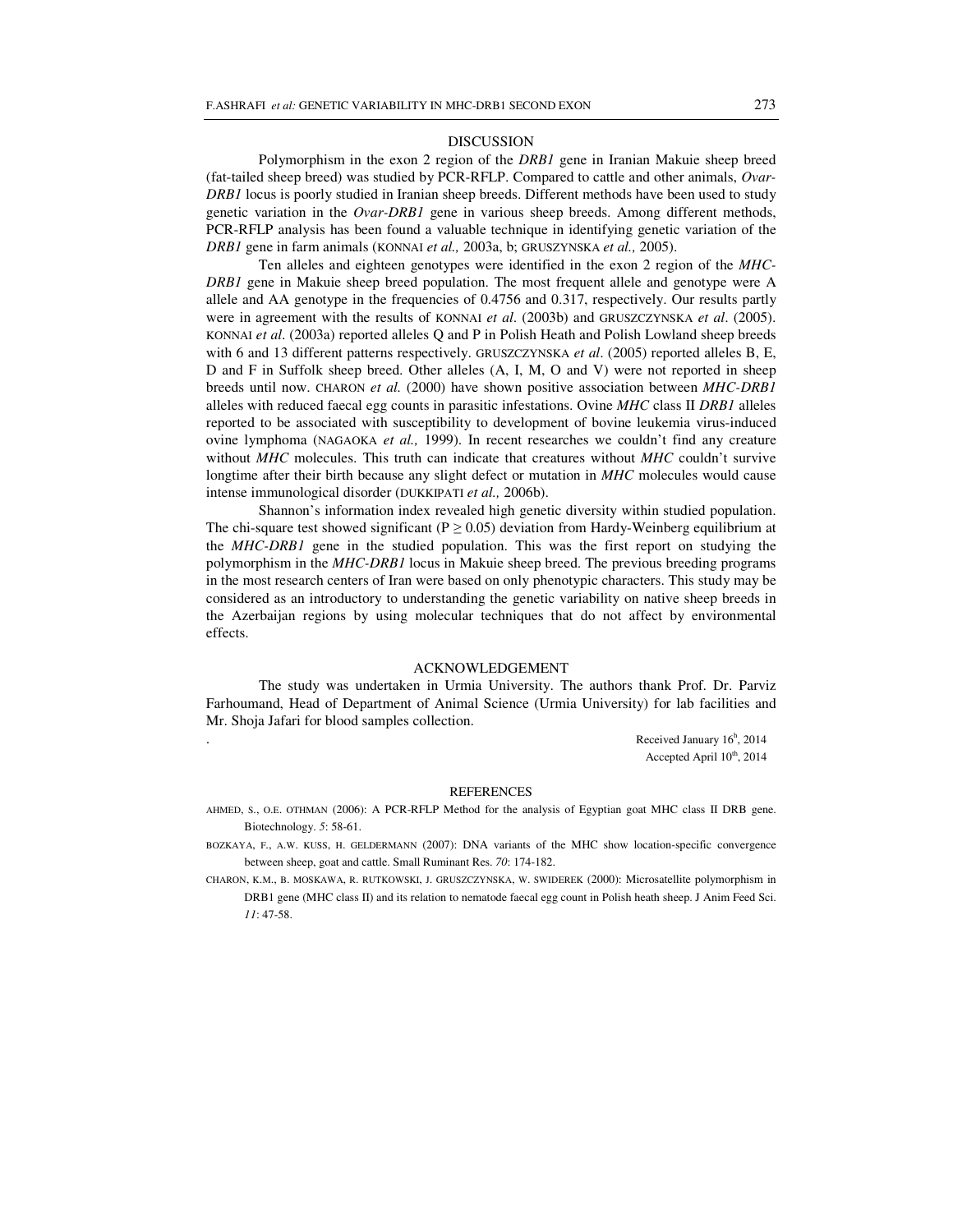- DUKKIPATI, V.S.R., H.T. BLAIR, D.J. GARRIK, M. MURRAY (2006a): "Ovar-Mhc" Ovine major histocompatibility complex: structure and gene polymorphisms. Genet Molecul Res. *5:* 581-608.
- DUKKIPATI, V.S.R., H.T. BLAIR, D.J. GARRIK, M. MURRAY (2006b): Ovar-MHC ovine major histocompatibility complex role in genetic resistance to diseases. N Z Vet J. *54*: 153-160.
- GRUSZCZYNSKA, J., K. BROKOWSKA, K.M. CHARON, W.P. SWIDEREK (2005): Restriction fragment length polymorphism of exon 2 Ovar-DRB1 gene in polish Heath Sheep and Polish Lowland Sheep. J Appl Genet.*46*: 311-314.
- GELDERMANN, H., M.R. MIR, A.W. KUSS, H. BARTENSCHLAGER (2006): OLA-DRB1 microsatellite variants are associated with ovine growth and reproduction traits. Genet Sel Evol. *38*: 431-444.
- KONNAI, S., Y. NAGAOKA, S. TAKESHIMA, M. ONUMA, Y. AIDA (2003a): Technical Note: DNA typing for Ovine MHC DRB1 using polymerase chain reaction-restriction fragments length polymorphism (PCR-RFLP). J Dairy Sci. *86*: 3362-3365.
- KONNAI, S., S.N. TAKESHIMA, S. TAJIMA, S.A. YIN, K. OKADA, M. ONUMA, Y. AIDA (2003b): The influence of ovine MHC class II DRB1 alleles on immune response in Bovine Leukemia Virus infection. Microbial Immunol*. 47***:** 223- 232.
- KENNEDY, L.J., A. MODRELL, P. GROVES, Z. WEI, R.M. SINGLE, G.M. HAPP (2011): Genetic diversity of the major histocompatibility complex class II in Alaskan caribou herds. Int J Immunogenet *38*: 109-119.
- KHALDARI, M (2003): Sheep and goat husbandry. Jahad Daneshgahi publication, (in Persian)
- LI, R.Y., W.Q. HUI, B. JIA, G.Q. SHI, Z.S. ZHAO, H. SHEN, Q. PENG, L.M. LV, Q.W. ZHOU, H.T. LI (2011): The relationship between MHC-DRB1 gene second exon polymorphism and hydatidosis resistance of Chinese merino (Sinking Junken type), Kazakh and Duolang sheep. Parasite. *18*: 163-169.
- MIR, M.R., H. GELDERMANN (2008): Variant molecular marker in MHC effect fertility trait in sheep. Biotechnology. *7***:**787-792.
- NAGAOKA, Y., H. KABEYA, M. ONUMA, N. KASAI, K. OKADA, Y. AIDA (1999): Ovine MHC class II DRB1 alleles is associated with resistance or susceptibility to development of Bovine Leukemia Virus induced ovine lymphoma. Cancer Res. *59*: 975-981.
- TKACIKOVA, L., M.R. BHIDE, I. MIKULA (2005): Asymmetric PCR-SSCP: A useful tool for detection of OLA-DRB1 (MHC Class II) gene polymorphism in Slovak improved Valachian sheep. Acta Vet Brno. *74*:275-278.
- TIZARD, I.R. (2008): Acquired immunity: antigen-presenting receptors. Veterinary Immunology: An Introduction. Philadelphia, PA, USA: Elsevier. pp. 67-77.
- YEH, F.C., T. BOYLE, R. YANG (1999): POPGENE version 1.31. Microsoft window based freeware for population genetic analysis. University of Alberta, Canada.